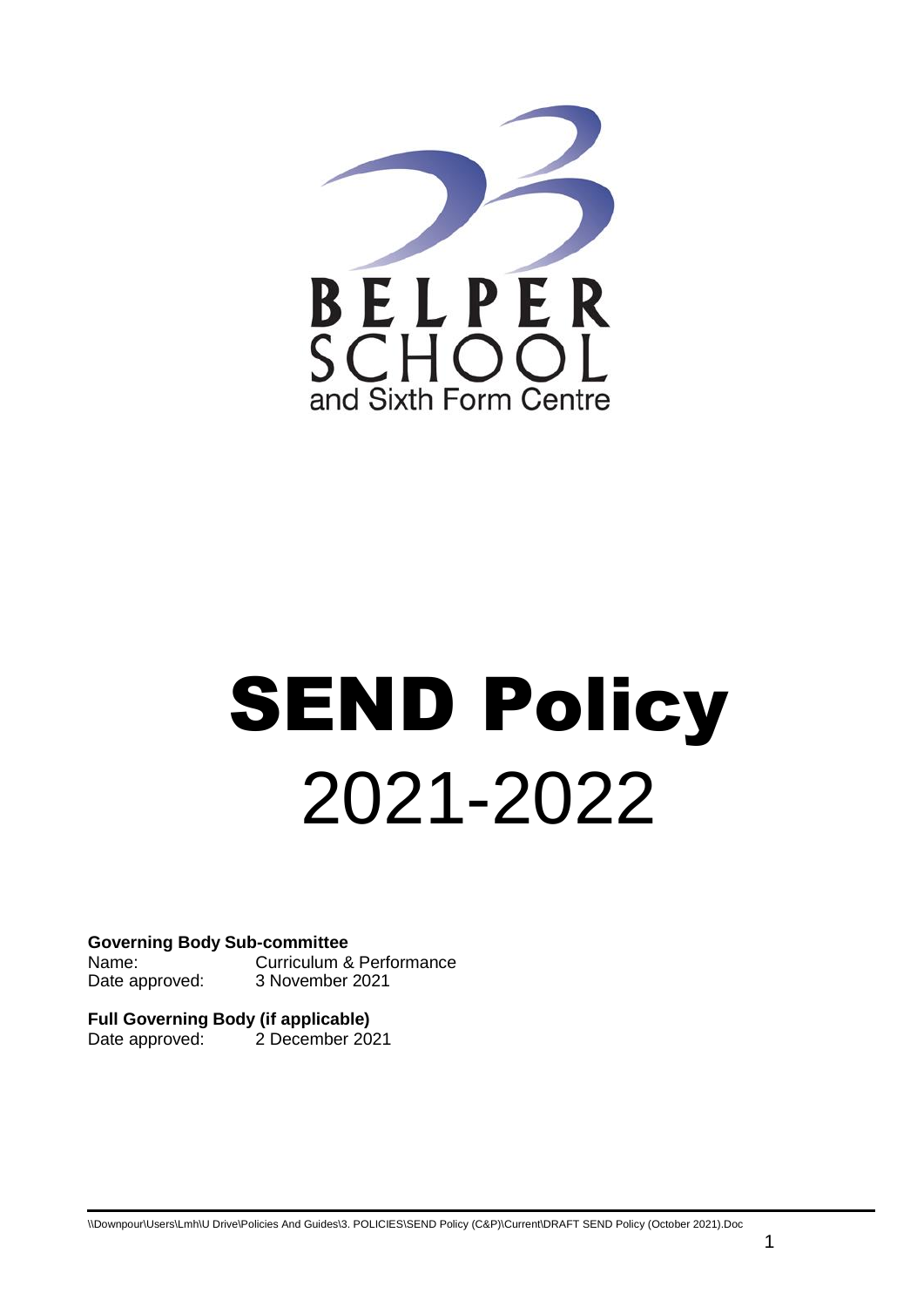

Belper School values the abilities and achievements of all its students, and is committed to providing an outstanding environment for learning. Our SEND (Special Educational Need and Disabilities) policy reinforces the need for teaching that is fully inclusive. The Governing Body ensures that appropriate provision is made for students with SEND.

Belper School strives to be an inclusive school, engendering a sense of community and belonging through its:

- Inclusive ethos
- Broad and balanced curriculum for all students
- High expectations and appropriate targets for all young people

For students identified as having SEND every effort is made to ensure there is the opportunity to fully access the National Curriculum and participate in all aspects of school life. We recognise that many students will have special needs at some time during their school life and we seek to cater appropriately for them during this timeframe.

## **1: THE SEND AIMS OF THE SCHOOL**

To ensure that all students with SEND

- Have access to a broad, balanced and appropriately differentiated curriculum and are able take to as full a part as possible in all school activities
- Are appropriately involved in decisions affecting their future provision and make successful transitions at all relevant key stages
- Are offered appropriate forms of educational provision in line with the most efficient use of available resources

To ensure that parent/carers of SEND students are kept informed of their child's progress and attainment

To ensure staff undertake high quality training to support the delivery of SEND provision

We fully support:

The Special Educational Needs Code of Practice The Equality Act 2010 The Children and Families Act 2014 Statutory Guidance on Supporting Students at School with Medical Conditions 2014 Teaching Standards 2012

The Local Authority's 'Local Offer' in relation to SEND can be found at www.derbyshiresendlocaloffer.org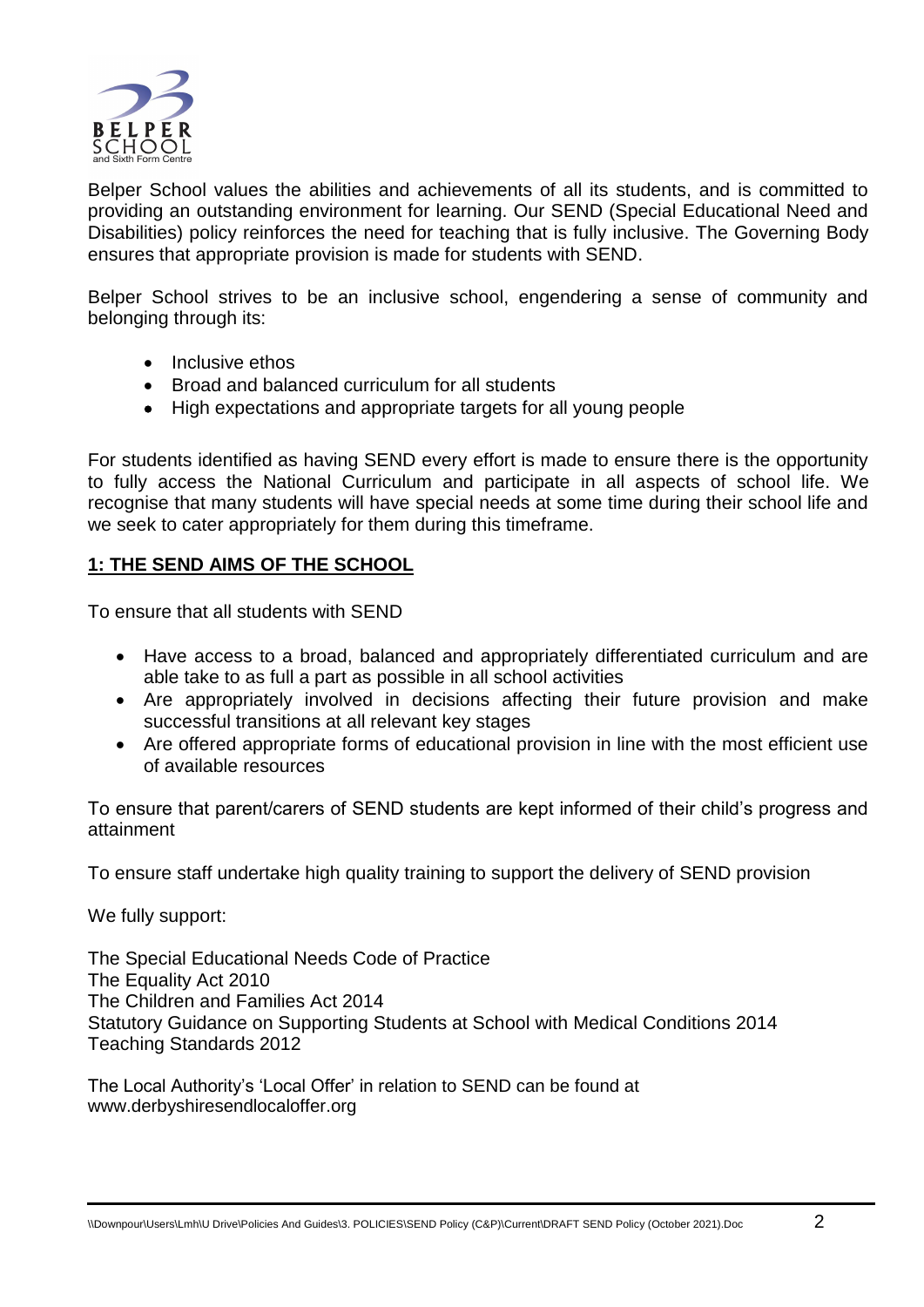

#### **2: DEFINITION OF SPECIAL EDUCATIONAL NEEDS**

The SEND Code of Practice states SEN: '*A child or young person has special educational needs if he or she has a learning difficulty or disability which calls for special educational provision to be made for him or her.'* 

*A learning difficulty or disability is 'a significantly greater difficulty in learning than the majority of others of the same age'***.** *Special educational provision means* '*educational or training provision that is additional to, or different from, that made generally for others of the same age in a mainstream setting in England'.*

Disability: *a disability under the Equality Act 2010 is '…a physical or mental impairment which has a long-term and substantial adverse effect on their ability to carry out normal day-today activities'. This definition includes sensory impairments such as those affecting sight or hearing, and long-term health conditions such as asthma, diabetes, epilepsy, and cancer.*

The school has a duty to make 'reasonable adjustments' so that students with a disability are not discriminated against or excluded from school life. These adjustments must not disadvantage other students and must be 'reasonable' in nature. It is for the Head and the Governing Body to decide what is reasonable. Given that some students may also have 'temporary medical conditions' that will require 'reasonable adjustments' e.g. temporary wheelchair use, the school will need response time in order for a suitable plan to be put in place to meet the student's needs.

Persistent disruptive or withdrawn behaviour does not necessarily mean that a young person has SEND. If there are concerns, assessment should be made to determine if there are causal factors such as undiagnosed learning, communication or mental health difficulties. If it is thought that other factors such as housing, family or other domestic circumstances are contributing to these concerns, then a multi‐agency approach may be more appropriate.

Young people must not be regarded as having learning difficulties just because their first language is different from the language in which they are taught.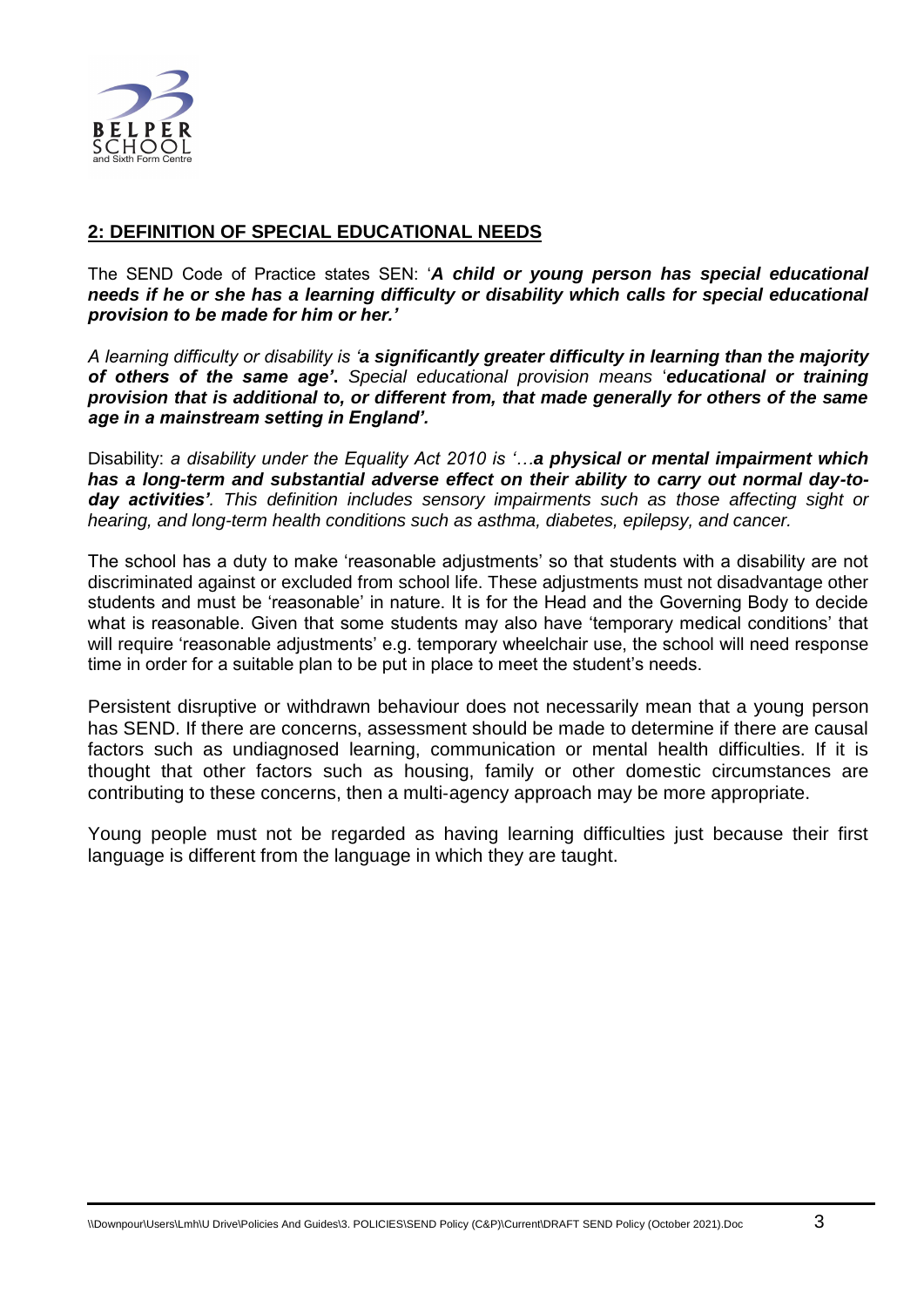

# **3: ROLES AND RESPONSIBILITIES**

## **3.1: The SEND Team within the School:**

Line Manager for SEND Department: Nick Goforth (Headteacher)

SENDCo (Special Educational Needs and Disabilities Co-ordinator): Rosalind Conroy Teaching Assistants (Learning Support) Relief Teaching Assistants (Learning Support)

Head of Inclusion: Rosalind Conroy Teaching Assistants (Access) Relief Teaching Assistants (Access)

Specialist Assessor for Access Arrangements: Rosalind Conroy (PAPAA) Coordinator for Access Arrangements: Emma Fitzgerald (APAAC)

SEND Governor: Claire Lightfoot

There is a great deal of expertise and knowledge in the Support Departments at Belper School. The SENDCo holds several postgraduate qualifications including specialisms in Specific Learning Difficulties such as Dyslexia, Communication and Interaction difficulties, with an emphasis on Autism Spectrum Conditions. This, alongside the certification of expertise to assess learning difficulties means that early identification of need and the appropriate provisions are effectively and efficiently put in place. Assessment for external exam access arrangements takes place through our in-house Specialist Assessor and team for Access Arrangements and Reasonable Adjustments. There is a huge depth of knowledge in relation to attachment issues and behavioural difficulties and safeguarding. Other areas of interest to the SEND team are hearing, visual and physical impairments, medical issues and mental health difficulties.

# **3.2 The Role of the SENDCo**

Whilst the Head Teacher has overall responsibility for the management of SEND provision, the SENDCo plays a crucial role in the school's strategic SEND and inclusion provision. This involves working with the Head and Governing Body to determine the strategic development of the policy. The SENDCo is Line-Managed by the Headteacher. Other responsibilities include:

- Overseeing the day-to-day operation of the policy
- Line managing the co-ordination of the provision for students with SEND
- Liaising with and giving advice to fellow teachers
- Line managing the Learning Support Department and overseeing students' records
- Liaising with parent/carers
- Making a contribution to INSET
- Liaising with external agencies, e.g. LA support services, Health and Social Services, Multi-Agency Teams, Careers Guidance and voluntary bodies etc.
- Informing parent/carers of the fact that SEND provision has been made for their child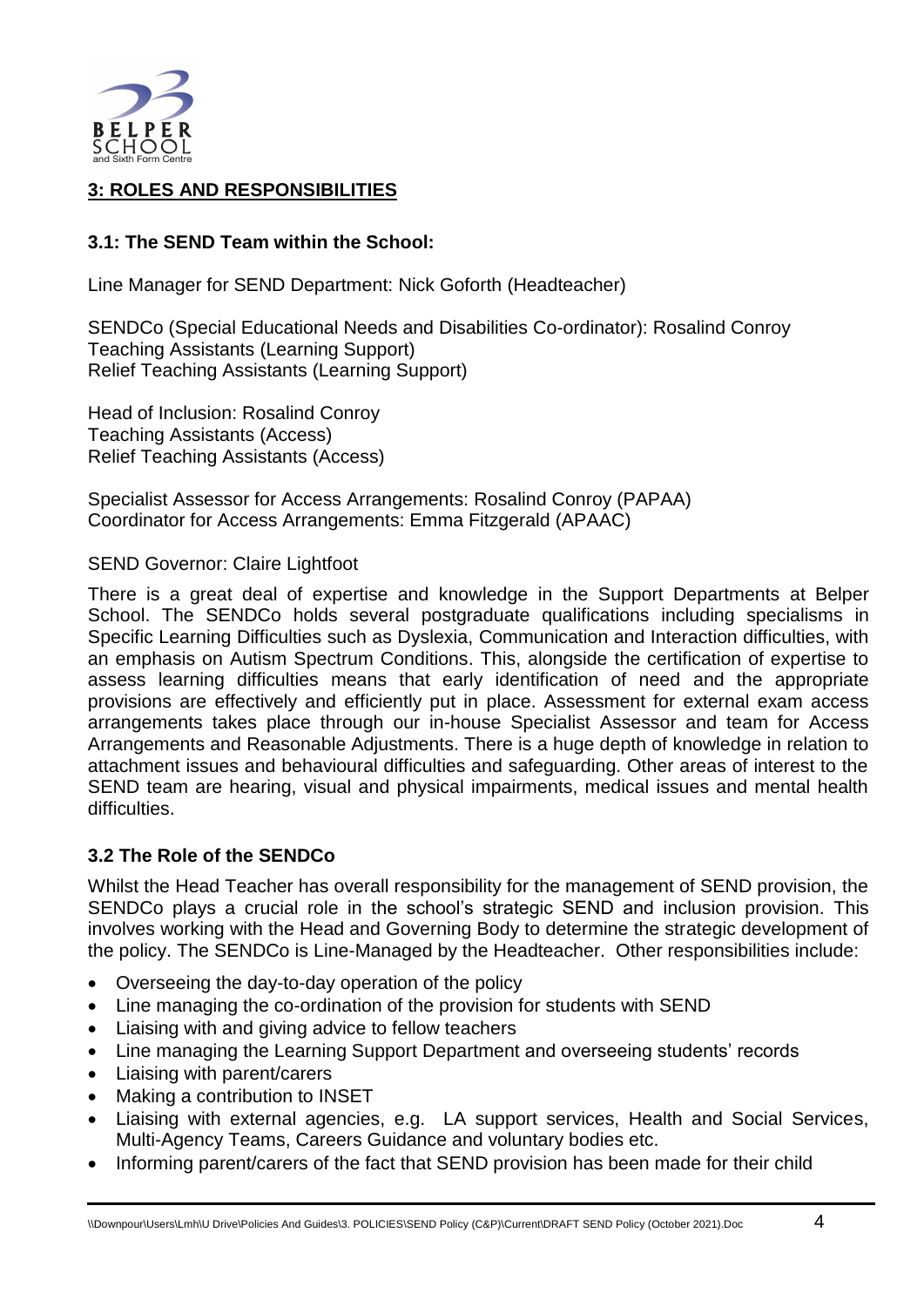

These responsibilities are carried out by the SENDCo/ Head of Inclusion and the Line Manager for SEND.

# **3.3 The role of the Governing Body**

The Governing Body's responsibilities to students with SEND include:

- Ensuring that appropriate educational provision is made for SEND students
- Ensuring that a 'responsible person' is identified; their task being to inform staff about the needs of the students with SEND and that ensuring that this information is available to all those involved with the teaching and supporting of SEND students
- Ensuring that SEND students are fully involved in school activities
- Being fully involved in developing, monitoring and subsequently reviewing SEND policy
- Reporting on the School's SEND Provision

# **3.4 The Role of the Subject Teacher**

The Code of Practice clearly acknowledges the importance allocated to the subject teacher, whose responsibilities include:

- Being aware of the school's procedures for the identification, assessment of, and subsequent provision for, SEND students
- Making themselves aware of the SEND students and their needs
- Collaborating with the SENDCo and Head of Inclusion in order to identify the action required to assist the student to make academic progress
- Differentiating learning within lessons to ensure that individual learning needs are met
- Being accountable for the progress and attainment of their classes, including where these students access support from SEND TAs or specialist staff.
- Working with SEND students on a daily basis and closely monitoring their progress.
- Developing constructive relationships with parent/carers

#### **3.5 The role of the Headteacher**

The Head's responsibilities include:

- The strategic management of all aspects of the school including the SEND provision or delegating this to the SENDCo
- Ensuring that the school has clear and flexible strategies for working with parent/carers, and that these strategies encourage involvement in their child's education

# **3.6 The role of the Headteacher (Line Manager for SENDCo)**

- Keeping the Governing Body informed about SEND within the school or delegating this task to the SENDCo
- Working closely with the SENDCo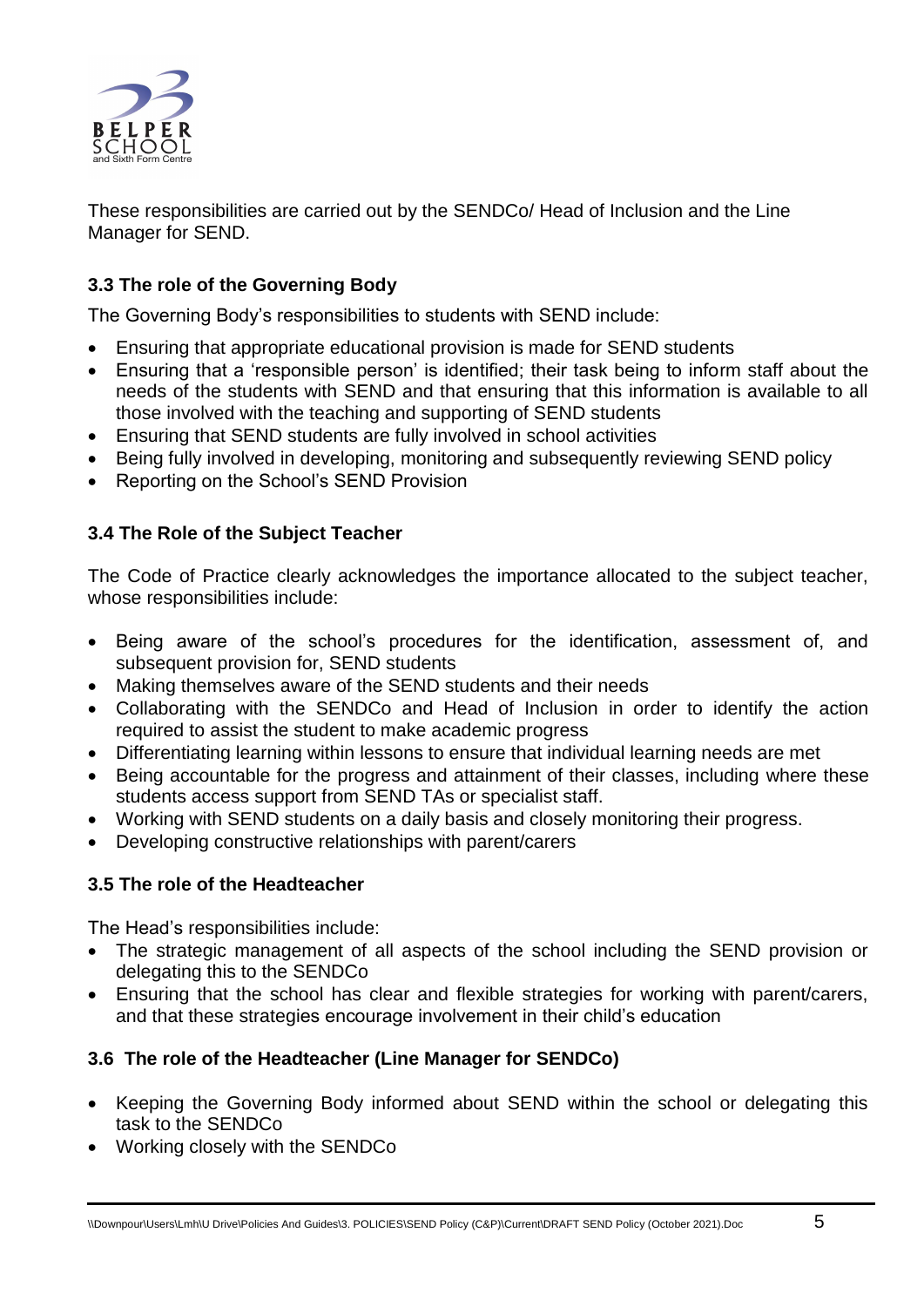

## **3.6 The Role of the Student**

All young people should be involved in making decisions where practicable right from the start of their education. The ways in which young people are encouraged to participate should reflect the young person's evolving maturity. Participation in education is a process that will necessitate all young people being given the opportunity to make choices and to understand that their views matter. Confident young people, who know that their opinions will be valued and who can practice making choices, will become more secure and effective students during their school years.

## **3.7 The Role of the Parent/Carer**

The school recognises that parent/carers have a unique overview of their child's needs and will have their own views on how best to support their child. This gives them a key role in partnership with the school in delivering an appropriate education.

The school will make available at request, to all parent/carers of students with SEND, details of the independent parent/carer support service, available through the LA.

## **4: ADMISSION ARRANGEMENTS**

The Governing Body believes that the admissions criteria should not discriminate against students with SEND. All young people are welcome to apply to the school, including those with special educational needs, in accordance with the LA Admissions Policy and DfE guidelines on 'Inclusive Schooling'.

# **5: IDENTIFICATION, ASSESSMENT AND PROVISION**

#### **5.1 Allocation of Resources**

All schools in Derbyshire receive funding for students with SEND in these main ways:

- 1. The base budget covers teaching and curriculum expenses for *all* students
- 2. The school's more targeted SEND budget covers the cost of additional support required by students with SEND up to £6000 for any individual student (it is at the discretion of the school as to how this funding is allocated e.g. to fund existing provision that the student may access)
- 3. Targeted funding (known as GRIP funding Graduated Response for Individual Pupil) that can be obtained from the LA. This is if a student is felt to be a 'high needs' student due to an underlying 'learning need', but is not subject to an Education & Health Care Plan (EHCP)
- 4. Targeted funding (known as TAPS funding Temporary Additional Pupil Support) that can be obtained from the LA. This is if a student is felt to be a 'high needs' student due to an underlying social, emotional or mental health need but is not subject to a an EHCP. Students eligible for this support have no underlying learning difficulties.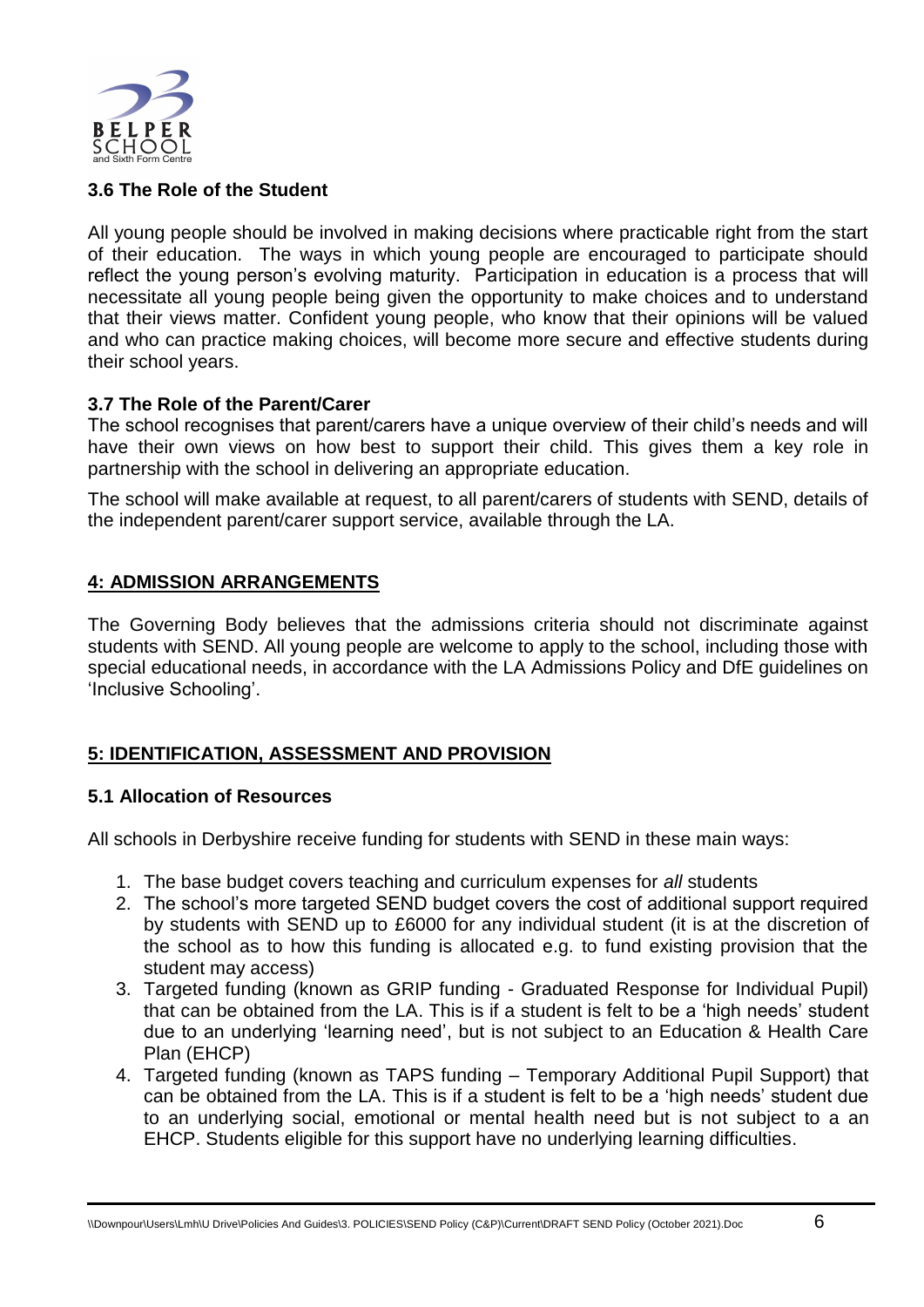

- 5. Specific funds are allocated to high needs students with EHCPs (this sum covers the educational additional cost for these individual students above the £6000) who will have life-long needs.
- 6. The 'Pupil Premium' is allocated by the Government to those students on free school meals and other identified vulnerable groups. These students may also have SEND.

The Governing Body ensures that resources are allocated to support appropriate provision for all students requiring it, and in meeting the objectives set out in this policy*.* Belper School follows Local Authority guidance to ensure that students' needs are appropriately met.

## **5.2 Categories of Special Educational Need**

The SEND Code of Practice does not assume that there are hard and fast categories of special educational need, but recognises that these young people's needs and requirements fall into four broad areas. These are the areas referred to in the Code of Practice

- Communication and interaction difficulties
- Cognition and learning difficulties
- Social, emotional and mental health difficulties
- Sensory and/or physical needs

#### **5.3 Early Identification**

Early identification of students with SEND is a priority. The school will use appropriate screening and assessment tools, and ascertain student progress through:

- Evidence obtained by teacher observation/ assessments
- Screening and diagnostic tests
- Reports and observations from outside agencies
- Records and information from feeder schools etc.
- Information from parent/carers
- National Curriculum results
- External exam results

On entry to the school each young person will be assessed in relation to their literacy skills and potential. The Head, SENDCo/Head of Inclusion, and all other teaching staff will also

- Use information from the Primary school to aid transition and inform teaching
- Identify the student's skills and note areas that require support
- Ensure on-going observations/assessments provide regular feedback on achievements/ experiences, in order to plan next steps in learning
- Ensure students have opportunities to demonstrate knowledge and understanding in subjects and in the pastoral programme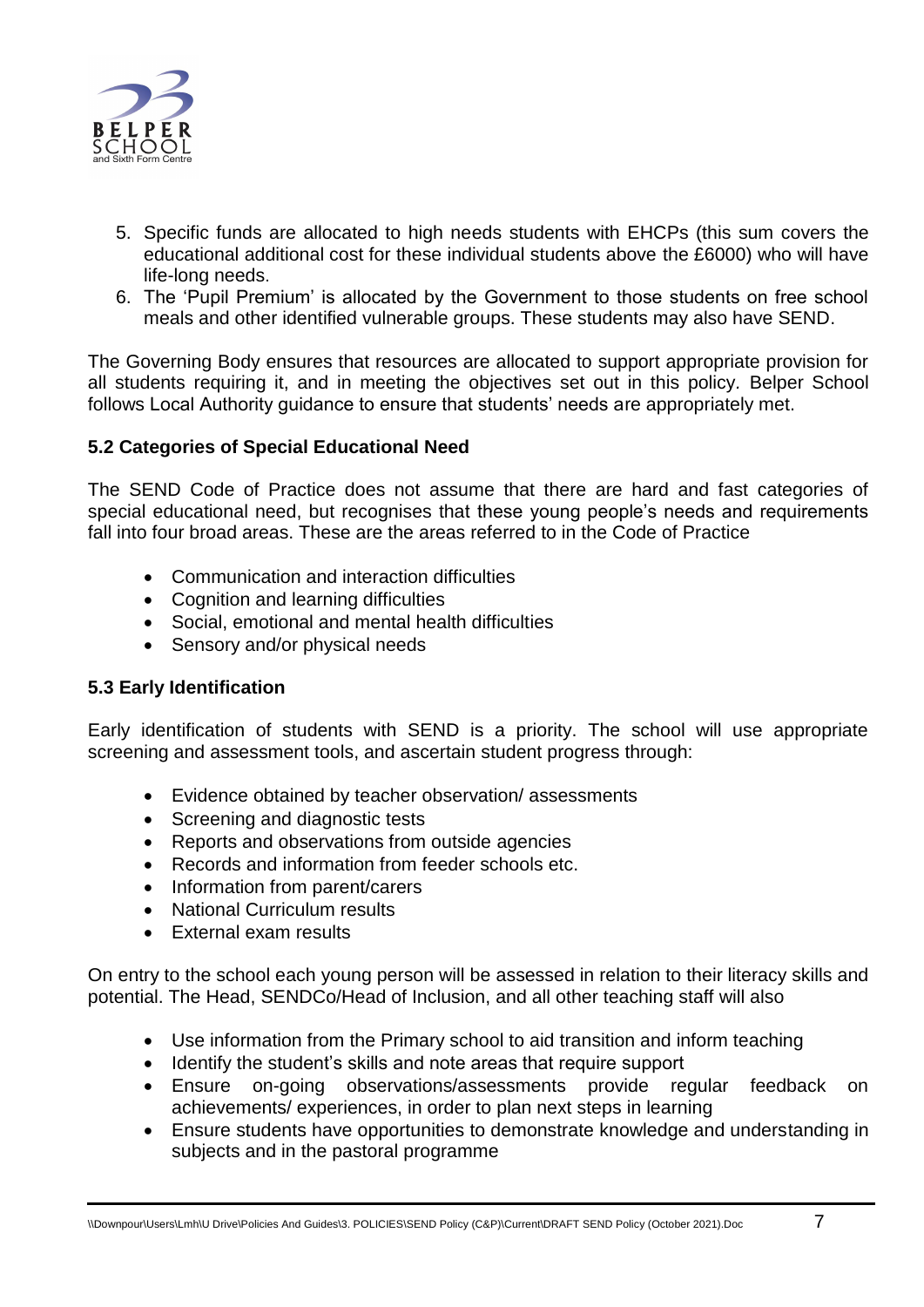

- Involve students, parents/carers in the planning and agreeing of appropriate targets and the production of a pupil passport to inform staff of strengths, difficulties, strategies to use and reasonable adjustments.
- Notify parent/carers of any planned SEND input, with timescales and appropriate targets

# **5.4 Levels of Response and the Monitoring of Student Progress**

Teaching SEND students is a whole-school responsibility. The core of all teachers' work involves a continuous cycle of assessing, planning, delivering and reviewing student progress, taking into account the differences in students' abilities, aptitudes, and interests. Some students may need increased levels of intervention and this is initially the responsibility of the subject teacher through quality first teaching.

All teachers are responsible for identifying students with SEND and, in collaboration with the SENDCo, will ensure that those students requiring different or additional support are identified at an early stage. Assessment is the process by which students with SEND can be identified. Progress is the crucial factor in determining the need for additional support. Satisfactory progress is that which:

- Narrows the attainment gap between student and peers or prevents the attainment gap widening
- Is equivalent to that of peers starting from the same baseline but less than the majority of peers
- Equals or improves upon the student's previous rate of progress
- Shows an improvement in self-help and social or personal skills
- Shows improvements in the student's behaviour
- Is likely to lead to a placement in Further Education, training, and/or employment

The Code of Practice advocates **a graduated response** to meeting students' needs. The four parts of this response are 'Assess, Plan, Do and Review'.

Assess: Data on the student held by the school will be collated in order to make an accurate assessment of the student's needs. Concerns may arise from the following evidence:

- Making little or no academic progress where such progress would be expected from previous assessments, despite a differentiated curriculum
- Demonstrating difficulty in developing literacy or numeracy skills
- Showing persistent emotional/behavioural difficulties which are not affected by behaviour management strategies
- Having sensory/physical problems, and making little educational progress despite the level of accommodation within the classroom
- Experiencing communication and/or interaction problems and making little or no progress despite initial interventions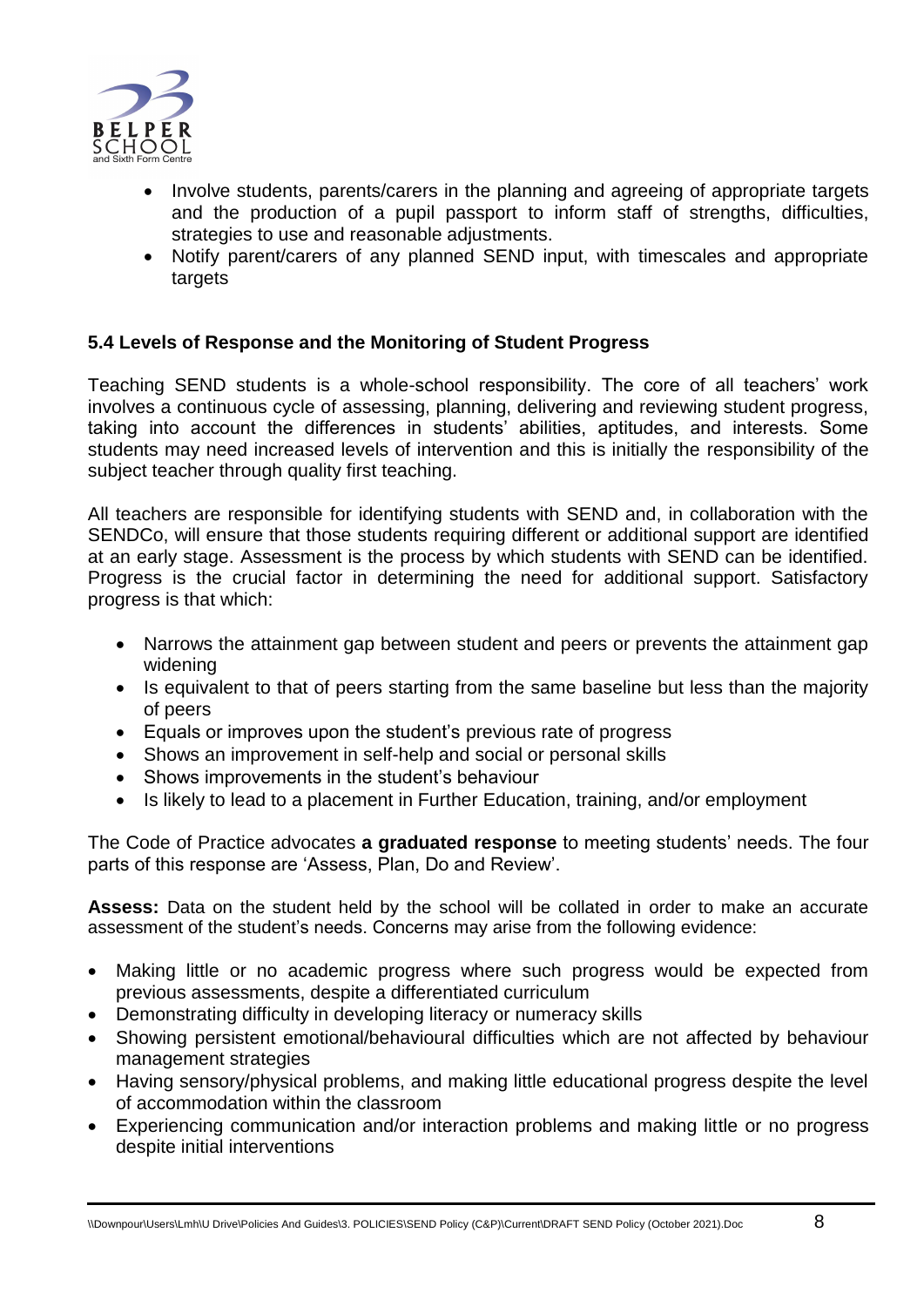

**Plan:** If initial assessment or review of the action taken indicates that "additional to and different from" support will be required, then the views of all involved, including the parent/carers and the student, will be obtained. Appropriate evidence-based interventions will be identified by the Learning Support and/or Access teams, and targets will be recorded that identify a clear set of expected outcomes. Parent/carers and the student will also be consulted on the action they can take to support attainment of the desired outcomes. The subject teacher will remain responsible for planning, delivering subject based curriculum and the progress of the student in that subject.

**Do:** Evidence based interventions will be implemented by the Learning Support staff and/or ACCESS (the school's Inclusion facility) staff. Typical SEND interventions might be:

- Withdrawal from the classroom to work with a member of the SEND team (Specialist Teacher or Teaching Assistant) as part of a very small group response to specific difficulties. This is usually for a set period of time
- Time spent working with a post 16 helper on a 1:1 basis as a response to the student's specific difficulties.
- Use of specific ICT hardware.
- Access to 'time-out' zones.
- Peer support groups for specific difficulties.
- Alternative curriculum if required, as co-ordinated and delivered by ACCESS or outside providers, e.g. colleges or work experience providers.
- For students with an EHCP, in-class support with a Teaching Assistant working under the direction of the class teacher.
- Shared in-class support with a post 16 helper (or for a very small number of students a Teaching Assistant) working in conjunction with/ under the direction of the class teacher.
- The school may choose to deliver medically supervised programmes e.g. Speech & Language, Physiotherapy etc., but will only do so where there is a clear reason for the intervention to take place in the school and not in the home.

**Review:** Progress towards targets will be tracked and reviewed with the parent/carers and the student. If targets are met and the student is 'on-track' academically the intervention will cease. If these targets are not met and the student is not yet 'on-track', then the process of 'assess, plan, do and review, will be implemented again. New plans and interventions will be made, monitored and reviewed

Where concerns remain, despite sustained intervention, the school will consider requesting either additional GRIP funding or a very small number of cases a Statutory Assessment for an EHCP. Parent/carers will be fully consulted and involved at each stage.

Further support may be provided by the involvement of an external support service/specialist outreach teachers who (with the parent/carers/students permission) will advise the school on the student's education. External support services may provide specialist inputs to the support the student's education.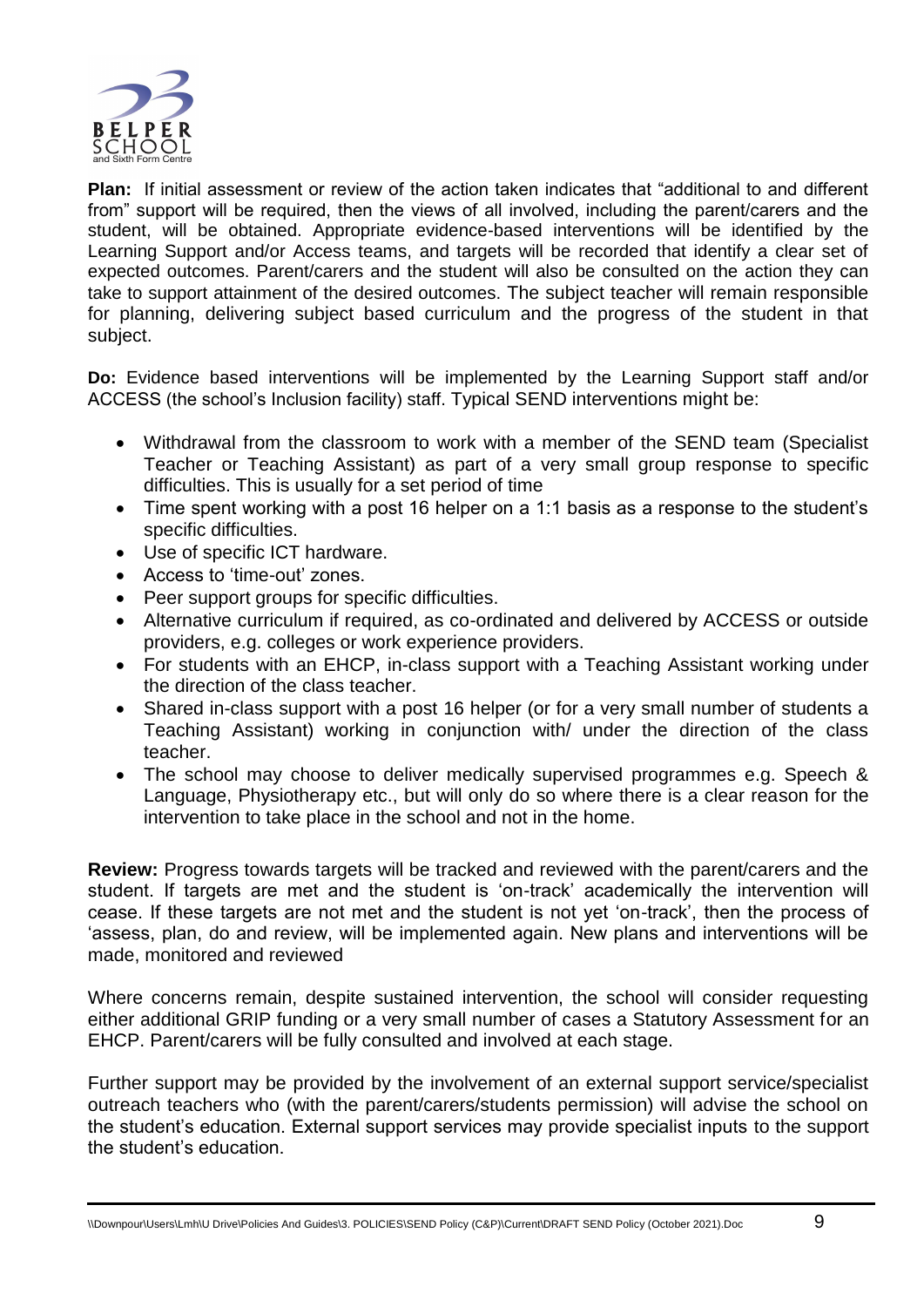

External support services will require access to students' records in order to understand the strategies employed to date, and the targets set and level of achievement. The support service may be asked to provide further assessments and advice for the school, and possibly work directly with the student. Parent/carer consent will be sought for any additional information/external interventions as required.

In the small number of cases where despite an individualised programme of sustained SEND intervention supported by GRIP funding, the child's progress is still a significant cause for concern a **Statutory Assessment** may be requested. This may **possibly lead to an EHC Plan from the Local Authority (LA)**. An EHCP recognises that the student has 'life-long needs, not just educational ones and will only be issued under these circumstances. To facilitate this school will have the following information available:

- The action followed with respect to SEND intervention
- A clear record of the student's progress made in response to the intervention strategies
- Records and outcomes of reviews undertaken
- Information on the student's health and relevant medical history
- Educational attainment
- Literacy/Numeracy attainment
- Other relevant assessments from external specialists e.g. medical professionals, educational psychologists etc.
- The views of parent/carers
- Where possible, the views of the child
- Social Services/Educational Welfare Service reports
- Records of any other involvement by professionals

**An EHCP** will be provided when the outcome of a Statutory Assessment would suggest to the LA that the child requires sustained provision beyond that which the school can reasonably be expected to provide. However, the school recognises that a request for a Statutory Assessment does not inevitably lead to an EHCP. An EHCP is a legal document that outlines the need of the student and the objectives they should aspire to. It will outline the additional provision that will be allocated to promote achievement and is relevant to the student whilst they are within all forms of education (excluding Higher Education).

An EHCP will include details of learning objectives for the child. These are used to develop targets that are:

- Matched to the longer-term objectives set in the EHCP
- Of shorter term
- Established through parent/carers/student consultation
- Monitored closely and reviewed
- Implemented in the classroom
- Delivered by the subject teacher with appropriate additional support where specified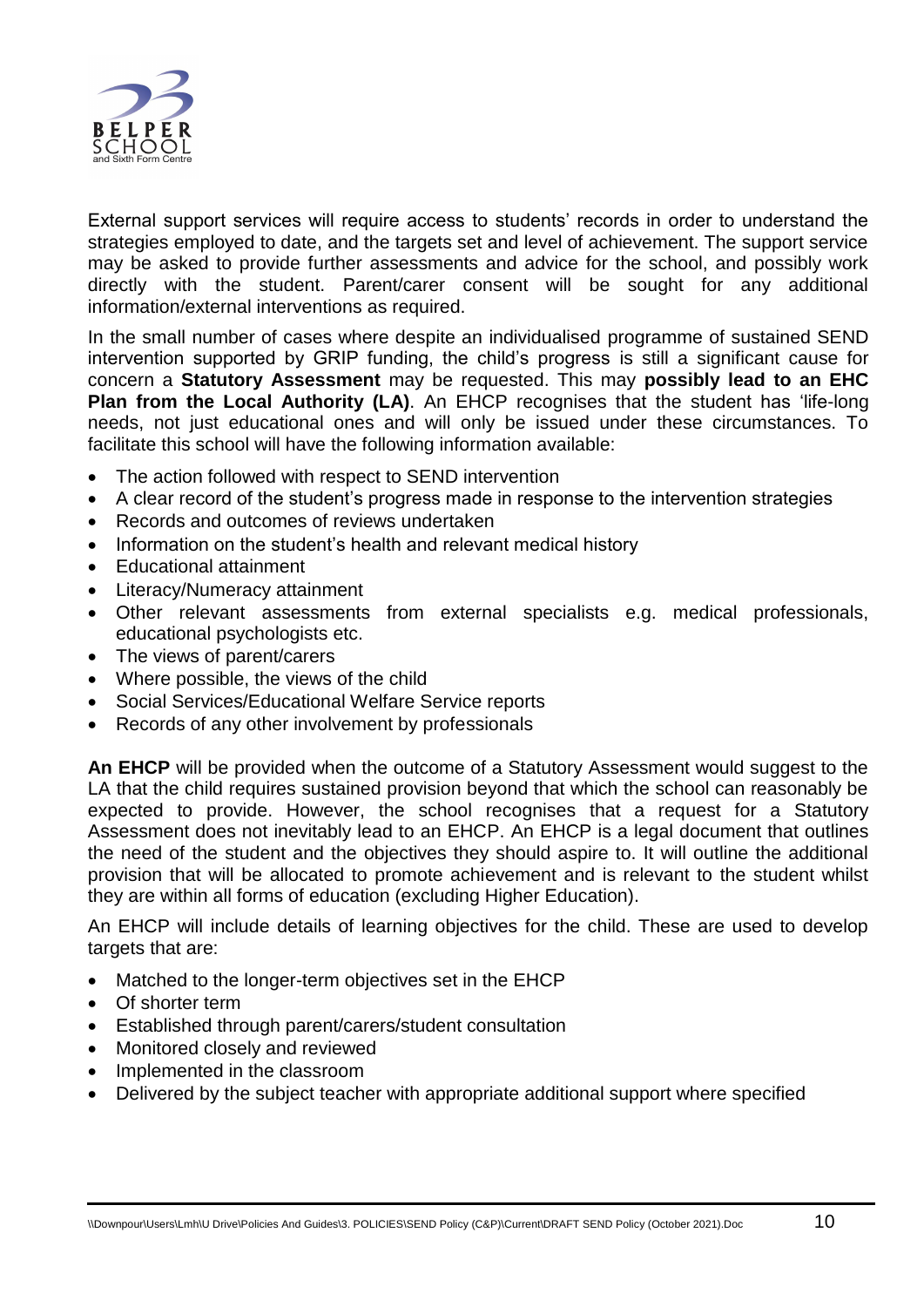

It will also set out the provision needed to achieve these objectives and will provide 'top-up' funding to support the relevant educational provision. The provision might be very similar to that offered by SEND intervention (with GRIP funding) however the cost associated may be greater or on a more sustained basis. Progress will be monitored by the issuing authority for the EHCP. It is for the school to decide how best this funding is used to support the student's learning.

**EHC Plans** must be formally reviewed annually. The LA will inform the Head at the beginning of each school term of the students requiring reviews. The Head (who may delegate this role to the SENDCo) will organize these reviews and invite:

- The young person's parent/carer/guardian
- The child if appropriate
- The relevant teachers
- The SENDCo
- A representative of the LEA
- External agency careers guidance
- External support agencies working with the student
- Any other person the SENDCo considers appropriate

The aim of the review will be to:

- Assess the student's progress in relation to the objectives of the EHCP
- Review the provision made for the student in the context of the National Curriculum and levels of attainment in basic literacy/numeracy and life skills
- Consider the appropriateness of the existing EHCP in relation to the student's performance during the year, and whether to cease, continue, or amend it
- Set new targets for the coming year

Year 9, Y11 and Y13 Annual Reviews will be significant in preparing for the student's transition to KS4, Further Education, work-based training, Higher Education, and adult life. The transition to adult life will form a part of the Annual Review. Progression from this point will be discussed, as will the most effective ways to support the young person to realise their future ambitions. Beyond Year 9 this discussion will form a regular part of the Annual Review.

With due regard for the time limits set out in the Code, the school will write a report of the Annual Review meeting detailing the discussion and any transition planning that has taken place and send it, with any supporting documentation, to the LA. The school recognises the responsibility of the LA in deciding whether to maintain, amend, or cease an EHCP.

# **6: RECORD-KEEPING**